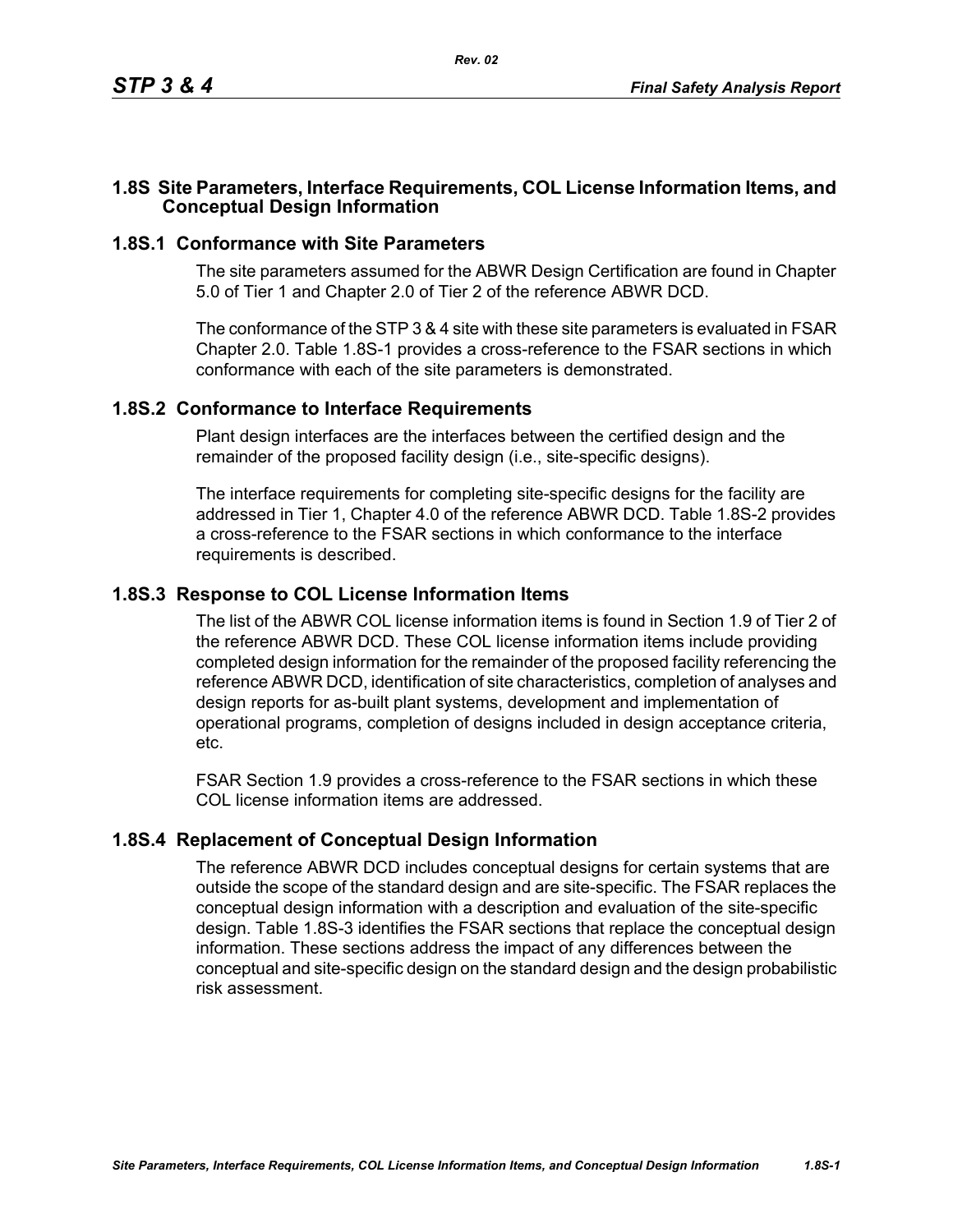<span id="page-1-0"></span>

| <b>Parameter</b>                  | <b>FSAR Section</b>  |
|-----------------------------------|----------------------|
| Maximum Ground Water Level        | 2.3.2.30             |
| Maximum Flood (or Tsunami) Level  | 2.3.2.13             |
| Precipitation (for Roof Design)   | 2.3.2.7              |
| <b>Ambient Design Temperature</b> | 2.3.2.7              |
| Extreme Wind                      | 2.3.2.7              |
| Tornado                           | 2.3.2.7              |
| Soil Properties                   | 2.3.2.28             |
| Seismology                        | 2.3.1.2              |
| Meteorological Dispersion (Chi/Q) | 2.3.2.9 and 2.3.2.10 |

|  |  | Table 1.8S-1 FSAR Sections that Demonstrate Conformance to Site Parameters |  |  |
|--|--|----------------------------------------------------------------------------|--|--|
|--|--|----------------------------------------------------------------------------|--|--|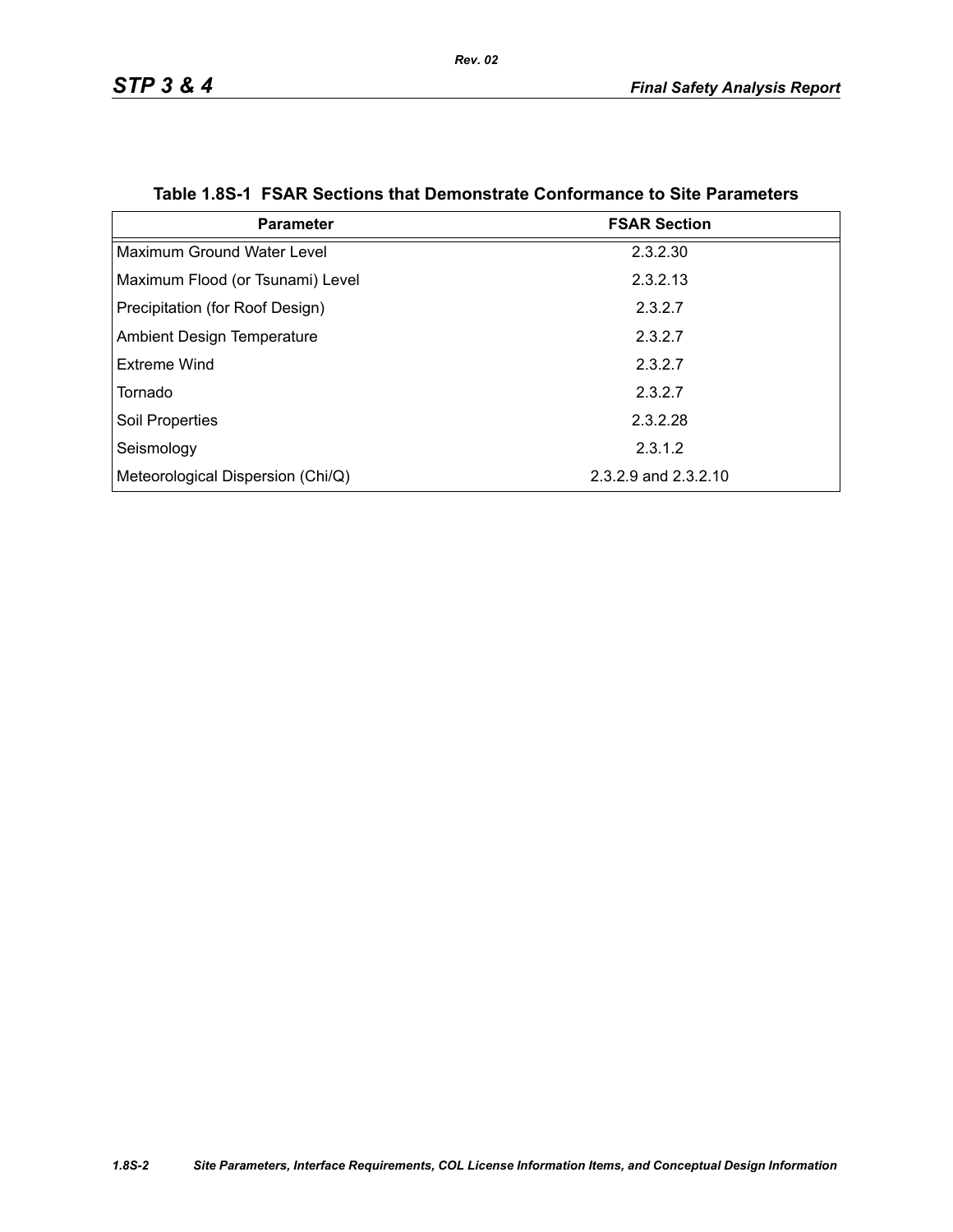| <b>ABWR DCD Design Interface</b>          | <b>FSAR Section</b> |
|-------------------------------------------|---------------------|
| Ultimate Heat Sink                        | 9.2.5               |
| <b>Offsite Power System</b>               | 8.2                 |
| Makeup Water Preparation System           | 9.2.8               |
| Potable and Sanitary Water System         | 9.2.4               |
| <b>Reactor Service Water System</b>       | 9.2.15              |
| Turbine Service Water System              | 9.2.16              |
| <b>Communication System</b>               | 9.5.2               |
| <b>Site Security</b>                      | 13.6                |
| <b>Circulating Water System</b>           | 10.4.5              |
| Heating, Ventilating and Air Conditioning | 9.4                 |

# <span id="page-2-0"></span>**Table 1.8S-2 FSAR Sections that Demonstrate Conformance to Interface Requirements**